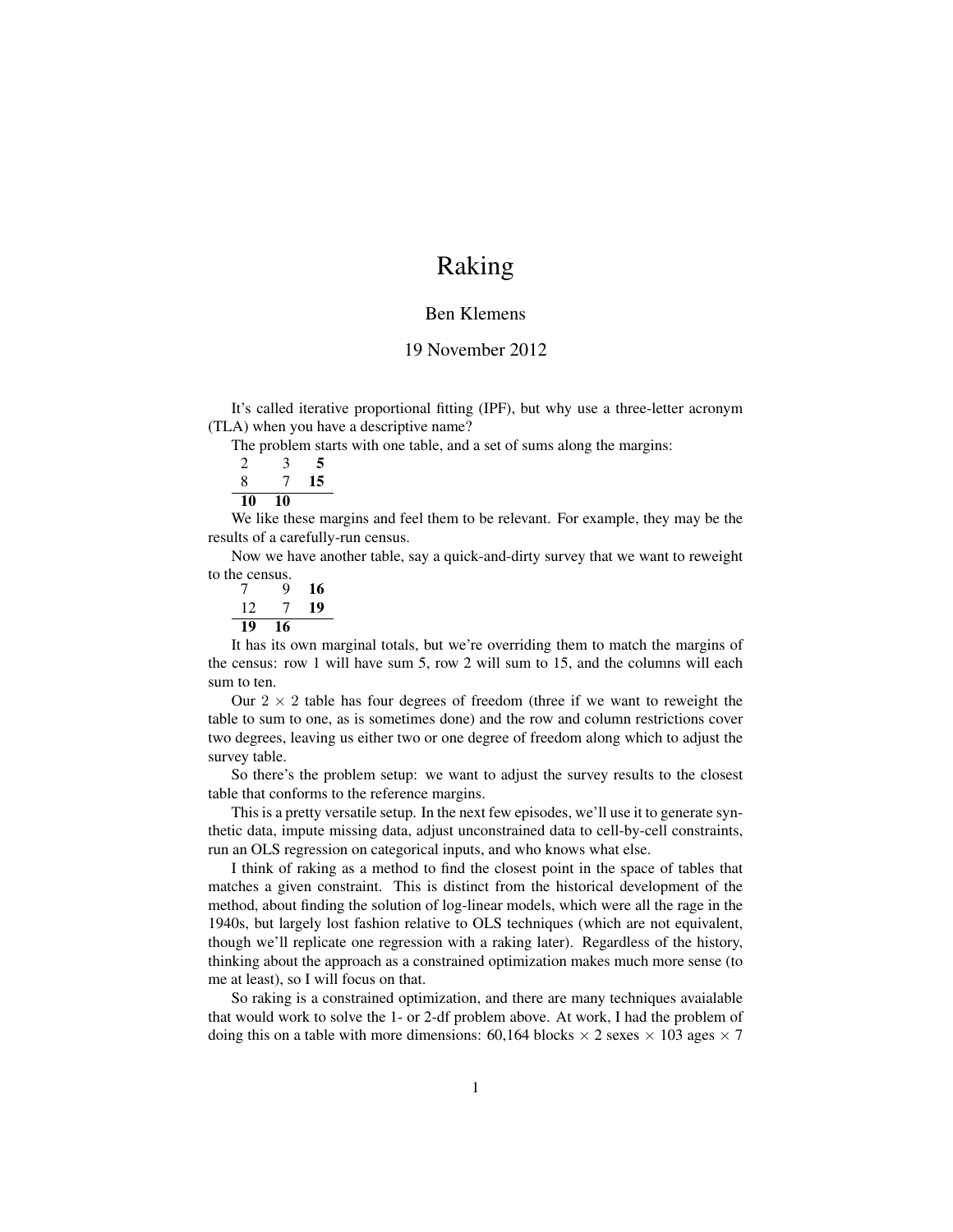races  $\times$  2 ethnicities  $\times$  11 relationships to the head of the household = 1,908,642,736 cells. However you count it, that's pushing two billion degrees of freedom, and a two-billion-dimensional constrained optimization is not something we can use any old method on.

The method of raking is easy to visualize. Given the  $2 \times 2$  table above, we'd first re-scale the columns so that each sums to the desired column total. Then, we re-scale the rows so that each sums to the desired row total. Of course, the by-row rescaling throws off the column totals, so we re-scale the column totals. Repeat, raking columns then rows, columns then rows, and you will eventually converge to the table that is closest (by K-L divergence) to the original table, and where the row/column totals are arbitrarily close to those sought. This is a blog, so I don't have to prove anything, but the method was first presented by Deming and Stephan (1940).

Also, that two-billion cell table was sparse, with only 2,599,615 nonempty cells. Apophenia uses that sparseness to make solving this a doable task.

An example Lately, I've been a fan of writing shell scripts for my demos. This one will write two data files to a database, produce a makefile and a short C program, then compile and run the program. You'll need to have installed a recent version of Apophenia (and its dependencies) to make this work; given that you can cut/paste it onto the command line.

```
apop text to db -0 -d="|" '-' margins sample.db <<"----------"
row | col | weight
 1 | 1 | 2.5
 1 | 2 | 2.5
 2 | 1 | 7.5
 2 | 2 | 7.5
----------
apop_text_to_db -0 -d="|" '-' sample sample.db <<"----------"
row | col | val
 1 | 1 | 7
 1 | 2 | 9
 2 | 1 | 12
 2 | 2 | 7
----------
cat <<"----------" > rake.c
#include <apop.h>
int main(){
   apop_db_open("sample.db");
   apop_data_show(
       apop_rake(.margin_table="margins", .count_col="weight",
            .contrasts=(char*[]){"row", "col"}, .contrast_ct=2,
            .init_table="sample", .init_count_col="val",)
```